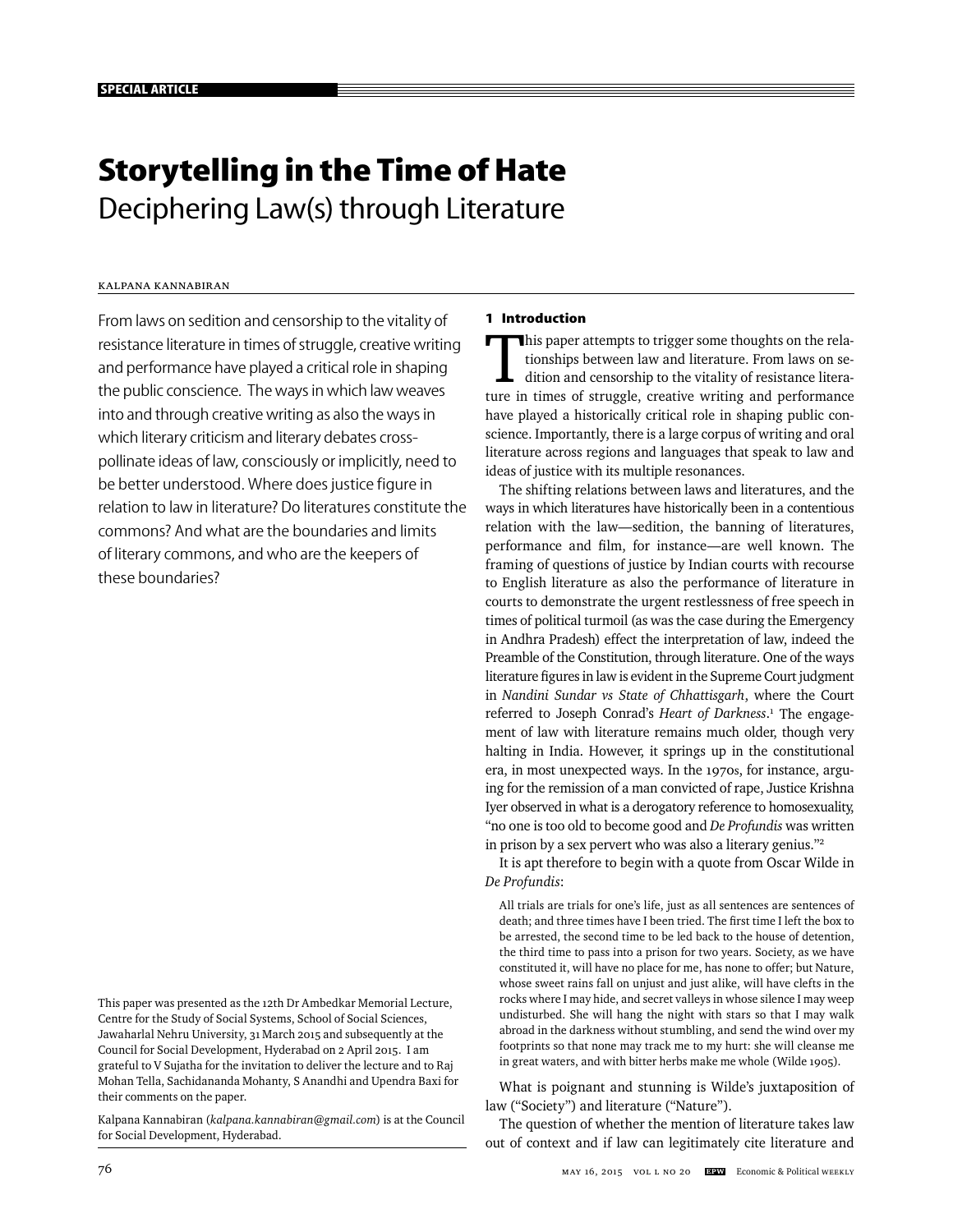debate around it remains contested, especially in a context where the four corners of the law are inflexibly signposted through a black letter reading/interpretation of the constitution. Yet, judges and lawyers with a love for literature have argued exactly the opposite: that literature opens up the horizons of the mind, and opens up illimitable worlds of understanding and knowledge. Justice Stephen Breyer, speaking about his fascination for Proust, observes that it is not useful to study law as an undergraduate:

We are only allowed to live one life: it's the human condition, there's no escaping it…[W]hen you are a judge…it's important to be able to imagine what other people's lives might be like, lives that your decisions will affect. People who are not only different from you, but also very different from each other. So, yes…[r]eading makes a judge capable of projecting himself into the lives of others… And this empathy, this ability to envision the practical consequences on one's contemporaries of a law or a legal decision, seems to me to be a crucial quality in a judge (Breyer 2013: 32).

Despite providing the window to other lives and our own, despite creating clefts in the rocks and secret valleys and conspiratorial winds that inhibit discovery, or perhaps *because* it does this, literature has also been the subject of the greatest anxiety in the law. But there is also a more straightforward relation that law bears to literature, especially in times when movements have thrown the legitimacy of the state into crisis. In his monumental work on the proscription of writing in British India, Gerald Barrier provides a painstaking listing of materials banned for reasons of "religious controversy," "nationalist, secular politics," and "patriotic poetry, songs," the last of which constituted the largest single category of printed matter confiscated by the British (Barrier 1974). This last category is marked by the invocation of the moral, the lawful, and the unlawfulness of the legal. And this is a little explored dimension of the law-literature dyad—the figure of justice in literature that is proscribed.

There is yet another little explored dimension of the relationship between law and literature—what are the ways in which literature speaks to an idea of justice through an almost seamless storytelling? Where there is no overt engagement with law, or even a suggestion of it, it is still possible to tell the story of justice, injustice, normativities and law, in the most powerful and memorable ways. It is to this last mode that I will turn in the rest of this paper.

Through the sections that follow I will present some preliminary arguments on the events around the recent censoring of the novel *One Part Woman* by contemporary Tamil writer Perumal Murugan before moving to an elaboration of a few key signposts of law that present themselves in three novels by Perumal Murugan in English translation—*Current Show* (2004a), *Seasons of the Palm* (2004b) and *One Part Woman* (2013).

# **2 Proscription, Censorship and 'Literary Death': Perumal Murugan and the Invincibility of Free Speech**

Censorship may be examined in this instance in three fields. The first of these fields is the proscription of social practice, the criminalisation of social conduct for instance (through the medium of law—constitution, special legislations, executive

orders and so on), and the writer's relation to such criminalisation; the second, the proscription of writing on the subject of social practice (through the medium of law); third, proscription of writing through "popular" fiat (the mob, the "community," "people"). My interest is in examining the question of injustice and uncovering the layers of the ideas of justice. In relation to the question of "offending sentiments," specifically, when does "popular sentiment" get offended, and when it does not, why not? What sentiments merit offending, and when does writing that opens out the underbelly of injustice (already unlawful and proscribed by law) circulate seamlessly causing no disruption in the consciousness or sentiments of the perpetrators of structural violence, so to speak? Importantly, what are the moral terrains on which sentiments rest, and what does this tell us about morality, immorality, the legal, illegality, justice, injustice, the moral and the lawful?

Let me begin with the declaration of his own death by the writer:

Friends, the following announcement will be on this Facebook page for two days. After that Perumal Murugan will withdraw from all social networks. Thanks to all those who supported him on social networks.

This is P Murugan on behalf of writer Perumal Murugan. *Writer Perumal Murugan is dead*. He is not god so he will not rise from the dead. He does not believe in rebirth. Hereafter only the *ordinary teacher* P Murugan is alive. Thanks to all the magazines, associations, readers, friends, writers and human beings who supported Perumal Murugan and fought for his freedom of expression. The issue will not end with 'Madhorupakan'. *Other associations and individuals can raise a question about any of his works*. Therefore Perumal Murugan has come to the following decision. He announces firmly that:

(1) Except for the edited and collected works by Perumal Murugan all his novels, short stories, essays, poems and other writings are withdrawn by him. No books of his will be available for sale.

(2) The publishers of Perumal Murugan's books like Kalachuvadu, Natrinai, Adayalam, Malaikal, Kayal Kavin are requested not to sell his books. Perumal Murugan will fully compensate the loss incurred.

(3) All those who have bought his books are free to burn them. Any loss incurred will be compensated.

(4) I request that Perumal Murugan is not invited to any literary programmes.

(5) As he is withdrawing all his books he requests organizations based on caste, religion or party not to indulge in any agitation.

> *Leave him alone*. Thanks to all. P Murugan For Perumal Murugan3

This status message on Facebook came after a sudden turn of events that targeted Perumal Murugan for variously casting "Hinduism" in poor light, dishonouring Gounder women and thereby caste honour through his writing, some demanding a ban of his book, others demanding that the offending pages be expurgated. Scholars of Tamil literature have, in their defence of Perumal Murugan, opened out the context of his writing, his "complex oeuvre" (Geetha 2015: 16) and his unique contribution to Tamil literature. Solidarity poured in from across the country and abroad in defence of his right to free speech. All of this is too well known to require recounting here.

A closer look at this post opens to view a creative resistance to censorship. It tells us that Perumal Murugan is dead *and* that he proposes to disappear, both, alongside conveying decisions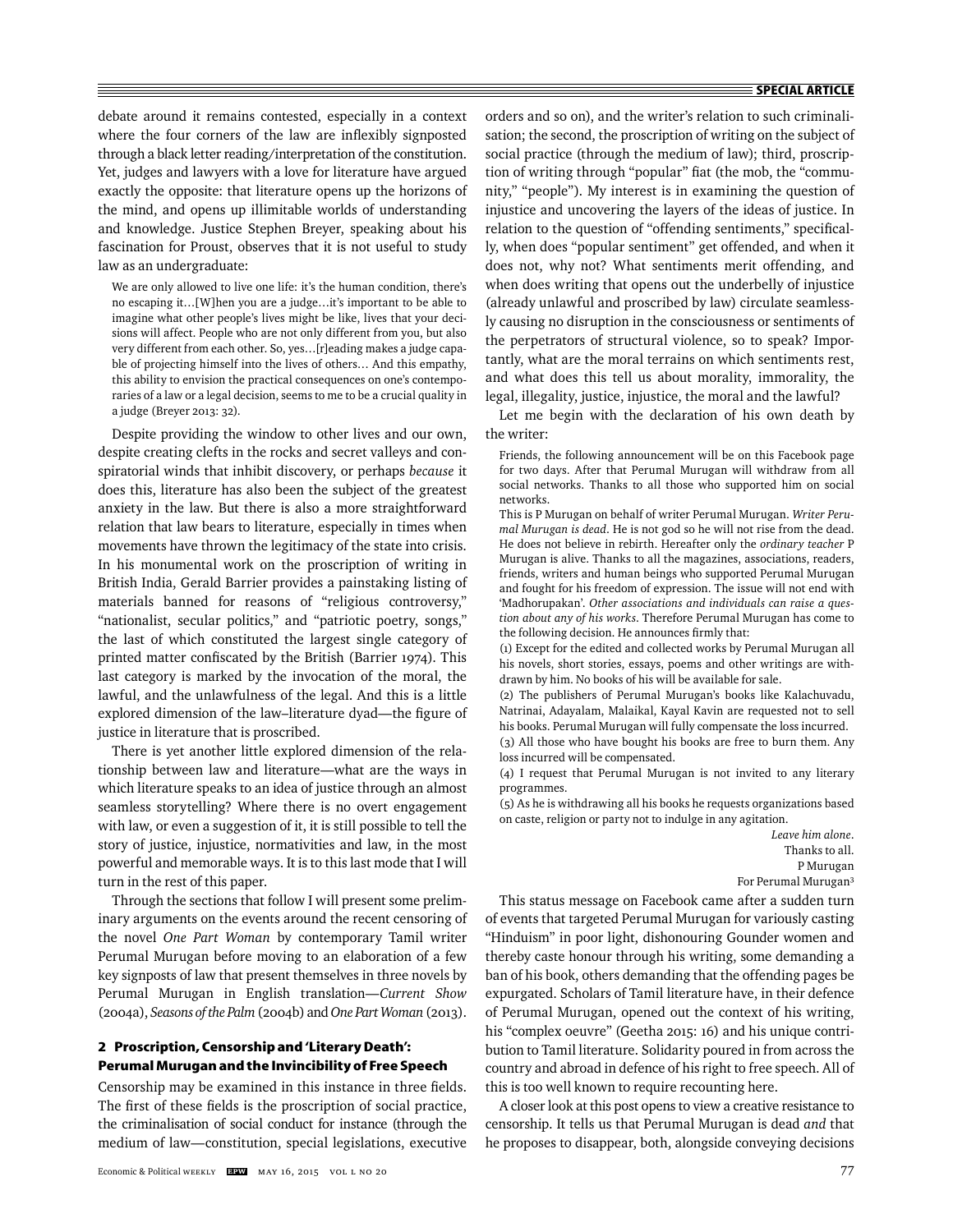that invoke his future actions, ending with a direction to "leave him alone." The anguish of censorship sets up a deliberation through which Perumal Murugan and his other, P Murugan resist censorship through the declaration of death—not merely a literary death, but the imagined physical death of the writer and the proclamation of the writer's afterlife as an ordinary teacher. This declaration of death involves a series of physical removals—of his works of literature (as distinct from his other writing), his person in literary gatherings and his person from his village and college to the capital Chennai. The life of the mind will continue through his vocation as a teacher.

The status message reproduced above provides an inaugural moment for the exploration of the interstices of culture, law and literature. Perumal Murugan's "veering between dejection and resolution" (Geetha 2015: 16) his strong words mirroring "the intensity of emotional devastation he seemed to have undergone,"<sup>4</sup> moves quickly and resolutely towards a sharp interrogation of that very infringement of his right to free speech and his right to freedom as a writer.

The writer may either acquiesce to the untrammelled power of the mob (whatever the specific character of this mob may be); or s/he may hold literary ground while agreeing to/allowing for a divestment of fundamental freedoms, notably the freedom of residence and mobility; or s/he may reset the terms of the shrill debate by divesting the state and the mob of the power to ban—a declaration of death with its enormous costs to the writer, is nevertheless his victory over the mob. In doing this he also holds literary ground by a refusal to write and taking a retrospective view of the assertion of free speech by withdrawing all writing of the past and the present.

With this one literary move—the status message on Facebook—Murugan has rendered the mob action meaningless. Without doubt, the mob will keep reproducing its menacing outrage as it is wont to do—paradoxically enough, by reprinting the offending pages so that it may burn them, or by keeping a physical threat alive even when the reason for the threat has been emptied out, forcing flight and exile, inducing fear of contact causing a social boycott—but the fact remains that through the singular act of declaring the death of the writer, P Murugan/Perumal Murugan (conjoint twins, in a manner of speaking) set up a stunning defence of the writer's right to free speech, ending with an unequivocal "leave him alone." The twinning itself is a strategic move to ventriloquise dissent rendering it inaccessible to the mob-state.

Unified by purpose but following a very different trajectory and reasoning is the legal defence of free speech in this case. The writ petition filed in the Madras High Court in public interest by People's Union for Civil Liberties (PUCL) sought directions from the court (a) to declare as illegal and unconstitutional the agreement Perumal Murugan was forced to sign by local "leaders" in the presence of the district revenue officer; (b) to issue guidelines on how government officers might conduct themselves in the face of mob attacks on free speech in an increasingly intolerant atmosphere.5

Seeking a judicial interruption of an embattled contact bet ween the writer and his public is a dimension that requires

a more engaged reflection. When the state proscribes literature, through a ban, the defence of free speech is straightforward in that the target is clear and defined—the ban must be lifted. In a situation where there is no ban, but a series of acts by a range of actors—private actors and state actors acting outside their jurisdiction, which is by that token a private act, the dilemma before defenders of free speech is, where does action lie? This is a question both for defenders and for courts on the place of law in a contestation over literature.

## **3 The Contexts**

I move now to a consideration of Perumal Murugan's writing. To sketch very briefly the subject of the three novels: *Current Show* (Murugan 2004a), set in a small town in Tamil Nadu, tells the story of life in the underbelly of the glitzy world of cinema—of Sathivel, worn down and devastated by hunger and marijuana, cobbling together certainty and affection in a void—a present "absence" that ousts them even as he seems to bring them together.6 *Seasons of the Palm* (Murugan 2004b) tells the story of the ways in which "untouchable" Chakkiliyar children—Shortie, Stumpleg, Belly, Tallfellow, Stonedeaf and Matchbox—who herd goats for Gounder landlords confront power, humiliation, fear, brutal violence and torture every day, share joys, pleasures, jealousies and fantasies and face annihilation by caste. *One Part Woman* (Murugan 2013) tells the story of Gounder couple Kali and Ponna who are childless and deeply in love with each other 12 years after marriage. In a society where barrenness is a curse, should Ponna step out of the confines of monogamy to beget a child in a *legitimate* and patriarchally sanctioned "transgression?"

In the sections that follow I will look at some of the ways in which Perumal Murugan speaks to an idea of justice, through presence, absence, void, inversion, blurrings, conflations and transgressions. The attempt here is not to graft principles of formal law onto cultural practice (of which writing is part), but to attempt instead to decode expressions of legitimacy, proprieties, improprieties, control and contestations therein. What are the specific ways in which technologies of power are deployed? What are the sites and limits of mimicry and what are the reliefs it offers from the ever-present oppression of authoritarian voice, demeanour, neglect, negligence and violence? Rather than present an exhaustive account of these three works, I will quite arbitrarily pick four themes that are central to an understanding of law (in its broadest sense) and justice.

*Caste* is the foundational principle of power—absolute power, conjugality, discrimination, exclusion, violence, unfreedom and annihilation—hence the rule of caste runs through the other three themes, ever present and strident.

*Food* and eating cultures are deeply imbued with the cultural that is already a space saturated with a consciousness of the law. Debates around the relationship between food and justice have been longstanding, from the protracted and intense debates on famine in the colonial period to the definition on the meanings of famine in India, and more recently to the question of starvation deaths, the remedy of the right to food and food security legislation. We have moved from famine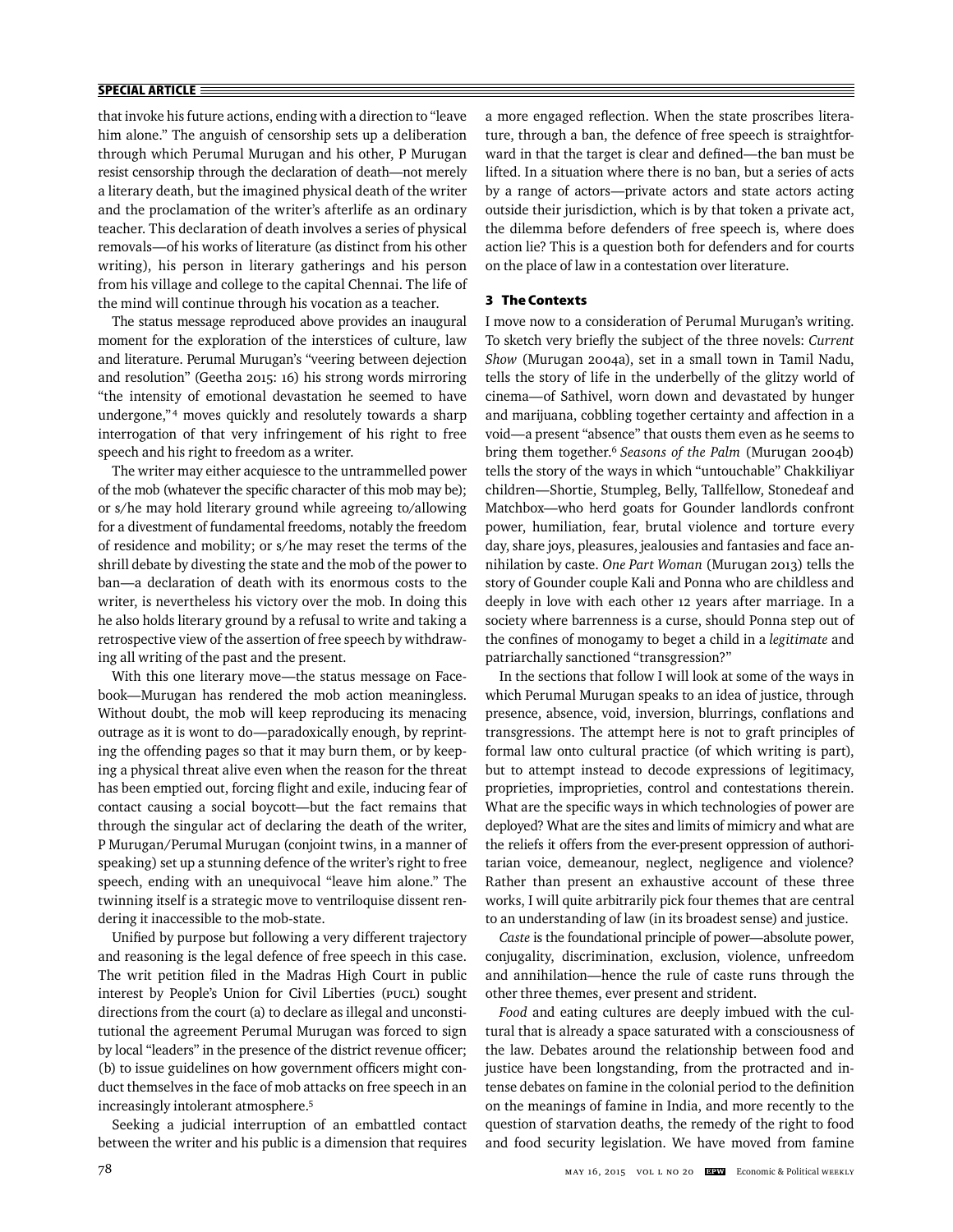commissions in the colonial period to food commissioners in the constitutional era. Caste proscriptions and disciplining through food and eating cultures—inter-dining, hierarchies of food and of caste, together and intertwined—are constitutive of each other. This is dismantled actively by constitutional cultures through proscriptions in law far more strongly than in cultural practice. We recognise that food, more than anything else perhaps, is at the core about human dignity or the loss of it.

*The Voice* is the medium of transmission of the command and of obedience. It is also the medium of resistance—however fleeting. Language of course constructs domination and subjugation, but verbal demeanour *communicates*, *reproduces* and *reinforces* this every day. This is not to speak of verbal abuse as violence and proscribed in the law.

*Freedom*—from want, hunger, bondage, and violence, of choice—the idea of freedom sits in the core of the idea of justice. They are inseparable from each other, and expressed in a myriad different ways.

## **4 Literary Habitations of Law**

In terms of what the figures or literary habitations of the law may be, it is useful to think in terms of the constitutive character of the different spaces that these three novels present: the complete and fully regulated space where even the space of "transgression" is legitimate, regulated and appropriated subsequent to the transgression as part of the domain of appropriate kinship—to act without speech (Murugan 2013); the domain of regulation which creates a large and all encompassing space of unfreedom and extreme cruelty within which actors wrest fleeting and all too brief escapes to freedom and affection (Murugan 2004b). The space of regulation which also contains within it the pockets that are ousted from the societal—the void, if one may call it that—this space is outside of the law, where the streams of sociality follow a protean logic that is entirely its own (Murugan 2004a). In this last instance, because of its location in the void, there is neither the will to regulate nor a notion of a transgression nor a sense of a sustained sociality that will bring in its own regulatory tools—a twilight zone between cinema (the illusory/the idyllic in its most deeply problematic constructions) and society (the "lawful").

There is also the question of the ways law is ousted from lives—each story telling us of specific ways in which law is ousted. If *Seasons of the Palm* (Murugan 2004b) exemplifies the expulsion of any notion of justice even in its most minimalist sense, not to speak of unspeakable violence and the law of impunity, *One Part Woman* (Murugan 2013) closes off the space of the formal and customary law through a momentary yet periodic suspension of norms to make space for the hegemonic normative—childbearing with patriarchal legitimacy; in *Current Show* (Murugan 2004a), on the other hand we see a space entirely in crevices between laws and societies—an ungoverned, unregulated void where the ousting of law is in perpetuity. There are no rules here, no proprieties, nothing is illegal or illegitimate—life and sociality is completely as it is lived. Yet stigma in the void points to the fact that the void is not unregulated—exclusion marks the normative (Sathivel's

leper father whose relation the son denies for fear of exclusion); this sits cheek by jowl with transgressions (the unmarked promiscuity of Karuvachi; the homosexual seduction of Sathivel by the film reel man in exchange for food and drink) and deep emotional bonds—signalling the possibility of affective relationship in the void (between Sathivel and Natesan). This void is distinct from the margins, which the Chakkiliyar children of *Seasons of the Palm* (Murugan 2004b) occupy for instance. And yet, even in this "space," relationship, proprieties, jocularity about improprieties (which are also a vehicle of discipline), and a sense of loss, take root.

If indeed a society holds together different people—men, women, different castes, tribes—each with their clearly designated place in the scheme of work, labour, relationship, friendship, bondage and sociality, along the legitimate and legitimately illegitimate channels of social intercourse, each segment of this society would throw up a view of the other, if, that is, each segment is part of the imaginary of the other. Interestingly, the three works of Perumal Murugan that are the subject of this essay, throw up a telling pattern of the social imaginary: the Gounder Masters, Gounder Mistresses and the Gounders of the neighbouring fields predominate the lives of the Chakkiliyar children in *Seasons of the Palm*, so that play, rest, work, quarrel, and emotions are expressed through and in relation to the figure of the Gounder. The figures in social intercourse in *Current Show* (Murugan 2004a) are transient and random figures that come together quite by accident to occupy the void—the cohabitation throwing up conviviality and aggression, both, but not necessarily reflecting a pattern of sociality beyond flashes that keep rolling.

In the tale about the Gounder family and conjugality—the work, struggles and victories of this community, as also their emotions—Chakkiliyars are entirely absent. The four passing references in *One Part Woman* (Murugan 2013) speak of the location of Kali's farm in relation to Chakkili quarters; of Kali's uncle who had a ten year old Chakkili boy "help" him (including cook for him) and countered criticism that "he eats the food prepared by a Chakkili, and still calls himself a Gounder" with "Oh! You find a Chakkili woman fragrant and only a Chakkili boy stinks for you" (p 88); of the route to the chariot festival in Tiruchengode where there were water pandals along the way where everyone could get as much water to drink as they wanted but "[t]he Chakkiliyars, *in deference to the upper castes*, removed themselves to the other side of the pandals and drank water out of palm-fruit shells" (p 152, emphasis added); or of the play in the Chakkili quarters during the temple festival where "*the Chakkili people kept a separate spot for the Gounders* to watch the play from" (p 213, emphasis added). The references are fleeting and fade away even as they come into view, but not before they tell us the story of caste even in a story that is *not* about caste.

## **5 Food**

Ambedkar's observation that begging for food is the only secure source of livelihood open to the Untouchables is borne out in Omprakash Valmiki's powerful account of the life of the Chuhras:

During the wedding, when the guests and the baratis, the bridegroom's party were eating their meals, the Chuhras would sit outside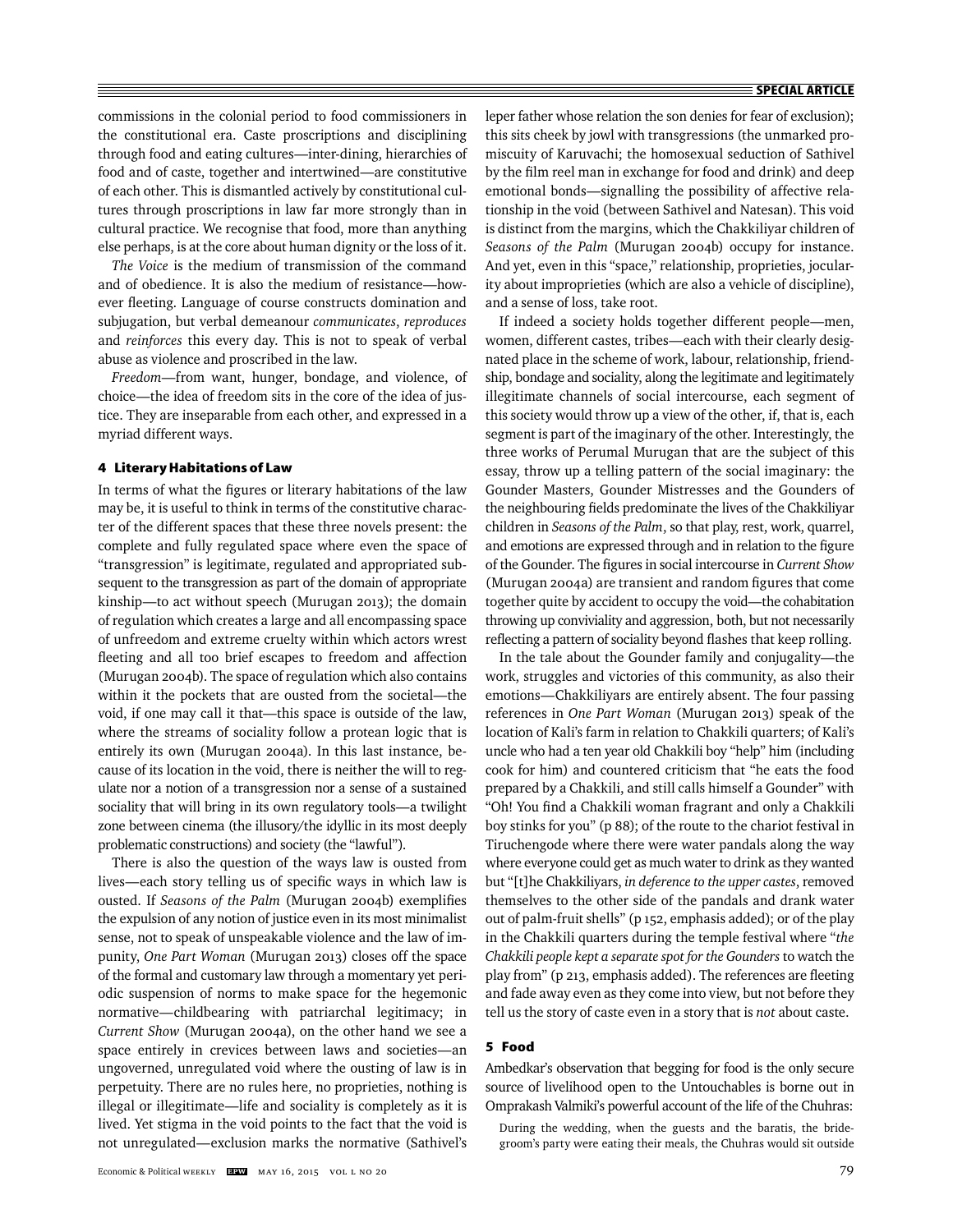with huge baskets. After the baratis had eaten, the dirty pattals or leafplates were put in the Chuhras baskets, which they took home, to save the joothan sticking to them…Sukhdev Singh's daughter was getting married…The barat was eating…When all the people had left after the feast, my mother said to Sukhdev Singh Tyagi…'Chowdhrijii, all your guests have eaten and gone…Please put something on the pattal for my children. They too have waited for this day.' Sukhdev Singh pointed at the basket full of dirty pattals and said, 'You are taking a basketful of joothan. And on top of that you want food for your children. Don't forget your place, Chuhri. Pick up your basket and get going… That night the Mother Goddess Durga entered my mother's eyes…She emptied the basket right there. She said to Sukhdev Singh, 'Pick it up and put it inside your house. Feed it to the baratis tomorrow morning.' She gathered me and my sister and left like an arrow…After that day Ma never went back to his door (Valmiki 2007: 10-11).

This excerpt picks up, in powerful ways, Ambedkar's idea that change will come only if thought is compelled through the creation of a crisis in the minds of the dominant castes. And that crisis in minds can be precipitated either by an open challenge as we see in the excerpt above or by a quiet storm that surreptitiously captures the imagination.

Food figures in very significant and eloquent ways in Perumal Murugan's storytelling. What people eat, how they eat, how much, what they share, where they eat, with whom through all of this he tells us the story of caste, of neglect, of deprivation and of plenty in its different habitations.

To begin with, what is the opening food scene in each of the novels?

#### *Current Show*

The young man slumps against a lamp post…

The shop: a broken cot with a board nailed to it. Small, fat mangoes heaped in a corner. Bottles of sticky, boiled sweets uncertainly on the edge…Like a palm fan, the old cot-shop woman's thin bangled hand flaps this way and that, trying to keep the flies away.

Peanuts heaped in a cone. He stares intently at them. A still mess of tiny worms, glistening in the lamplight. He feels a mad desire. Brush that thin waving hand out of the way. Grab the peanuts and run…

He tries to swallow the thick gob of saliva pushing at the walls of his cheeks. It is an effort…

His stomach, worn thin like a cotton rag, pulls into a spasm. His limbs feel like straw. He must find something to eat. How long can this go on? (Murugan 2004a: 5).

#### *Seasons of the Palm*

Shortie's eyes stray towards his tin lunch pail…

He opens the pail. It is full of kanji, with two plump steamed kambu balls swimming in it. A few long, thin red chillies float on top. His Gounder Mistress probably pounded the kambu early that morning. The balls smell fresh. He draws his breath in, and waits for the aroma from the kanji to slide into his heart…His mouth waters…But then he will have to go hungry in the afternoon. Shortie sighs and shuts the pail tight.

It is not like this everyday. Most days, the Gounder Mistress packs his tin pail with kambu balls from the day before. Thin, shriveled, and smelling faintly of rot, they do not stir his stomach like this. But he waits every morning, resigned and eager, for the rotten balls. Like a dog, he thinks, much like a dog…he waits until his Gounder Mistress calls out, 'Dai! Bring your pot!' (Murugan 2004b: 11–12).

#### *One Part Woman*

He lay on the cot and closed his eyes…His nostrils could now sense that she was making snacks for him. He even knew what snack it would be.

She woke him up a little while later. 'Maama, maama,' she called him affectionately. She was holding a plate of snacks in her hands—hot

pakodas and kacchayam, made with rice. He roused himself as if from deep sleep. A smile lit up her entire face…Kali wondered how Ponna managed to make every part of her face smile. Keeping the plate on his lap, Ponna sat down on the floor. Did you see the tree? he asked. The pakoda melted with a crunch in his mouth (Murugan 2013: 7).

#### **6 Food and Violence**

Food-talk sets out the context: destitution, bondage, authority, sensual conjugality—with gender figuring in distinctive ways, marking the context more firmly. In both *Seasons* and *Current Show*—hunger and starvation throw lives in crisis.

The Gounder Mistress never gives him more than two balls. One for the morning, one for the evening, is probably her reasoning. He must have more, at least four. This year when his father comes to claim his dues from the Gounder, he must make sure that they talk this out…If he cannot eat them all up, there are always the crows and sparrows. They will thank him for the food. Then there is the dog (Murugan 2004b: 26).

Belly takes out a thin palm root given to her by her Gounder Mistress and gives Shortie a piece.

'Oho! Your Gounder Mistress's heart has suddenly grown!' 'Think she boiled it last night. See, its gone bad. Smell it?' He rubs his thumb and forefinger together. They feel sticky. He smells his thumb and wrinkles his nose. He shrugs his shoulders and eats up the root (p 32).

## There are fleeting moments of light:

'Bring that bowl of yours!'

Shortie loves this part.

She pours thick, milky coffee into the coconut shell that serves as his bowl and he sits by the kitchen door, leaning on it. He sips from his bowl, carefully, not wanting to lose out on a single drop. He cherishes this moment and wants it to never end. But it usually does, with the sound of the Gounder's slippered feet nearing the kitchen (p 18).

Not so in *Current Show*, where food, and any reprieve from hunger is conspicuous in its absence:

Sathi's feet give way and he sits down in one of the stalls. His stomach is too far gone—it can't even rumble. He must never get up early. It makes him feel hungry like this. Getting up late, he can combine lunch and dinner into one big meal. He wishes he had drunk that tea. That would have quietened his stomach a bit (Murugan 2004a: 45).

## Or again

Sathi's stomach is on fire. He grabs a protta and tears at it. It is dry, and sticks to his teeth when he chews. He keeps eating. Sathi hiccups… (p 81).

The first in the context of caste, the second a neither-herenor-there terrain, a void, which receives people from society and spews them out every three hours—a transient space for the film viewer, a life eternally transient, protean and without moorings for the inhabitants of this space.

If violence is a concern of the law, this violence travels through practices of degradation in eating cultures and through the construction of entitlement as largesse.

Bastard! God knows why I'm served this fate! Burdened with vermin who do nothing but humiliate me. Don't I feed you well? Have I ever starved you? Mother f\*\*\*er! You gorge on my kanji thrice a day. Not to mention those buttery kambu balls. My wife might forget to cook for me, but never for you and your wretched Poochi. And what do you do? Go and steal a coconut! I should have finished you off, chopped you up right there (Murugan 2004b: 268).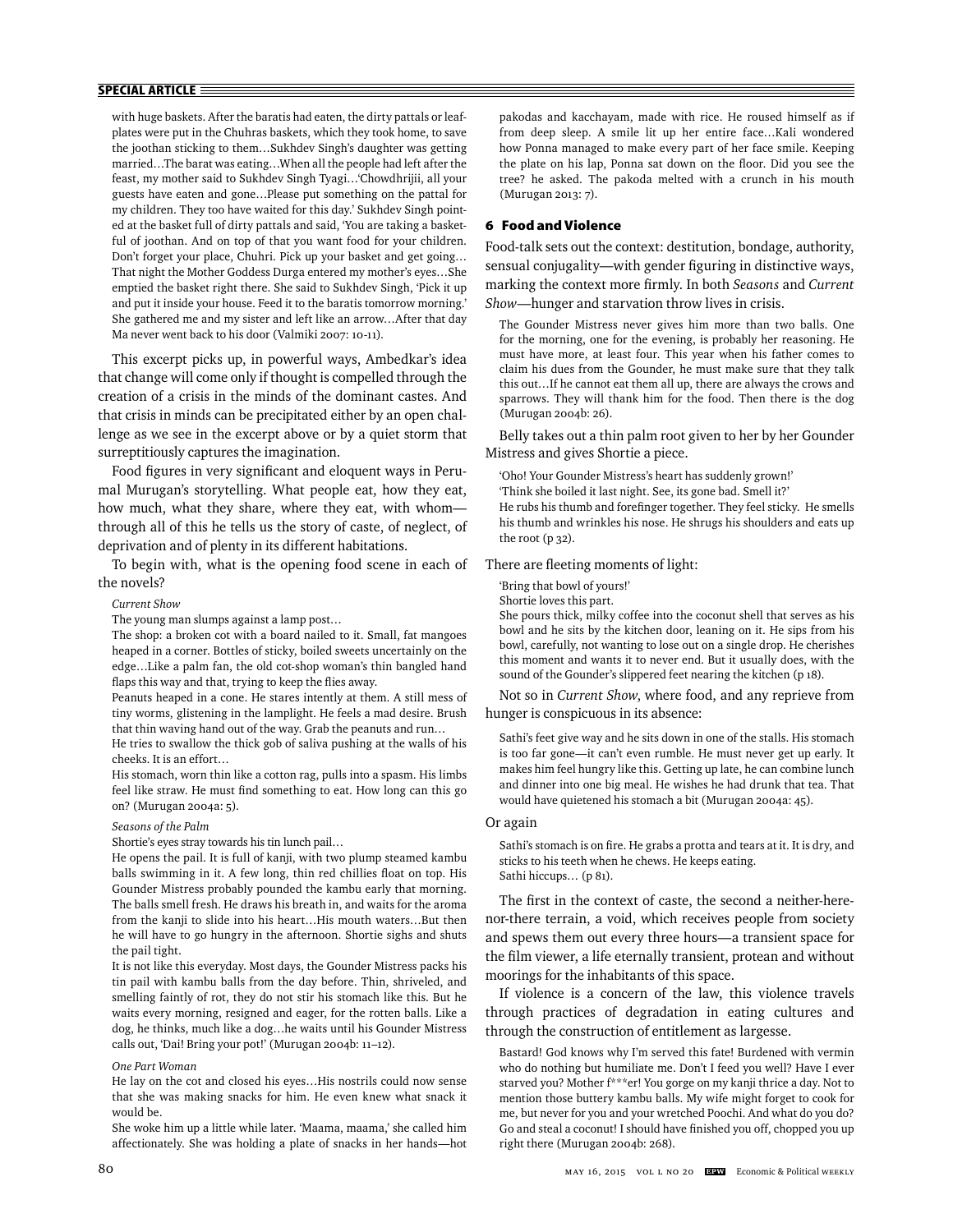Stigma of another kind can produce untouchability as well.

The old man unties his cloth—covered pot and holds it out to Sathi. —Sathi, you know Murthy of Suryampalayam? A bit of beef from his house. I brought it for you. Not even touched it. Eat!

Sathi feels anger forcing its way up his throat…

—You old son of a bitch! You expect me to eat the stuff that you've begged for! Pack up and move on!...

-Dai Sathi, I'm telling you. I've not touched it with these fingers! I'm sure you've not eaten well for days. Come, eat.

The old man's eyes are dark with tears…(Murugan 2004a: 53–54).

Whereas there is a known, clearly identified location of the perpetrator in *Seasons of the Palm* (Murugan 2004b), despite the anonymity of "circumstances" in a void that has no name, the rejection of food and relationship with a leprous father marks *Current Show* (Murugan 2004a). Food in plenty—aromatic, not food to satiate hunger but sumptuous snacks that signal status and leisure—marks life and relationship in *One Part Woman* (Murugan 2013). This, to make a connection between the three, is the other end of the food continuum, the end that consumes also gives, degrades and denies—and the continuum is indeed also the continuum of caste with authority, power and plenty situated at one end and degradation, negation and denial at the other.

## **7 The Voice**

The voice is the medium through which command, subservience, affection, sensuality and resistance travel. It also communicates control, and conveys fine distinctions between benevolent control, authority, contestations of authority between peers and absolute control. And of course the normalisation of abusive language sits cheek-by-jowl with the criminalisation of abusive language in the law. However, no amount of case law can demonstrate the specific ways in which power is deployed through verbal conduct in a way that creative storytelling can. In a sense therefore, this is also a story about the life of law.

'Her voice is merciless…Shortie dreads her call, a stinging whiplash that cruelly peels the sleep off his body. A tone he cannot ignore, that torments him into getting up' (Murugan 2004b: 14).

Or again,

' 'Dai! Shortie!'

The voice never fails to startle him. Everyday. It grabs him by the neck and shakes him up' (Murugan 2004b: 14).

Belly loves to mimic her Mistress and often entertains Shortie for hours with her Mistress's voice,

head cocked on one side like a garden lizard, right hand at her hip… 'Chakkili whore! What a time to come! Can't get up? Of course you'll snore into the day if you gorge yourself like a pregnant sow!... Deaf Owl! Arrogant bitch!' Shortie watches Belly open mouthed as she throws these words about (pp 33-34).

Watching the goats, Shortie feels like testing his power over them. He hears his Mistress's harsh bellow in his ears.

Filled with resolve he clears his throat…

'Dai! Veera!'

His voice slashes the air, harsh and sharp, like the sting of the midday sun…Veera jerks his head up. He looks at Shortie, his eyes anxious. Shortie feels the darkness in his head dissolve, sheer happiness courses through his skull and down his back.

What next, though? Shortie has really nothing to say to Veeran… (pp 13–14).

The voice can also communicate tenderness and affection but what are the preconditions for the expression of affection? All relationship is trapped and regulated by the normative and by notions of stigma—both central to the idea of law.

Sathi…dai…Sathi, my child…

Heavy toned, the voice drifts in clearly from far away and strikes his body. Sathi shivers. He feels himself melt in that voice's warmth… …

The voice has hands held high over ageing eyes…The voice is a person—white hair hangs loose covering his neck…

Why the f\*\*\* did you come here? To tell everyone 'I'm Sathi's leper father, I wander and beg for a living'?

Why cant the old dog die? Why must this demon father pursue him like this? (Murugan 2004a: 48–52).

It is important to allow the "voice" to guide us through the thorny fields of regulation, swinging between benevolent authority, violent absolute control, interspersed with the jocularity of mimicry which overturns authority in the imagination and offers reprieve from the oppression of the Mistress's voice if only for a moment far out of earshot in the fields. It also guides us through the thickets of emotion—affection, disgust, rejection, anger.

#### **8 Freedom**

…

…

This was a man she loved. They shared an extremely sensuous conjugal relationship—tender and intense. There is a sense in which even the stigma of barrenness was not of their thinking, content as they were to be a complete world in themselves. There are accounts of Kali's forays into sexual experience prior to his marriage—escapades that he shared with Ponna's brother, who in fact initiated him into the world of sexual pleasures, which included trips to the Tiruchengode chariot festival on the 14th day. Marriage completes his sexual experience in a manner of speaking, having already tasted freedom and sexual pleasure. For Ponna, the experience of the chariot festival comes after 12 years of monogamy—freedom thus far being circumscribed by endogamous marriage. While the hope for a child opens out a possibility, hedged as it is in the thick traps of normativities and legitimacy, the path leads to an unimagined freedom:

Everything was new to her…She felt that…she had abandoned what she was accustomed to and was standing firmly in what was new. She had a sudden desire to run and jump amidst the crowd. She wanted to explode into laughter. There was nothing to stop her…Good lord! How many paths she could take!... She could not decide which path to take. But she was delighted at the sheer number of options she had! Without jumping to a decision immediately, she savoured the happiness of simply having options (Murugan 2013: 202–03).

What are the other habitations of freedom and how is this freedom encircled by unfreedoms? Can flights of freedom situated in an enclosure be called freedom at all—especially freedom in its constitutional sense of personal liberty and freedom from extreme and chronic violence?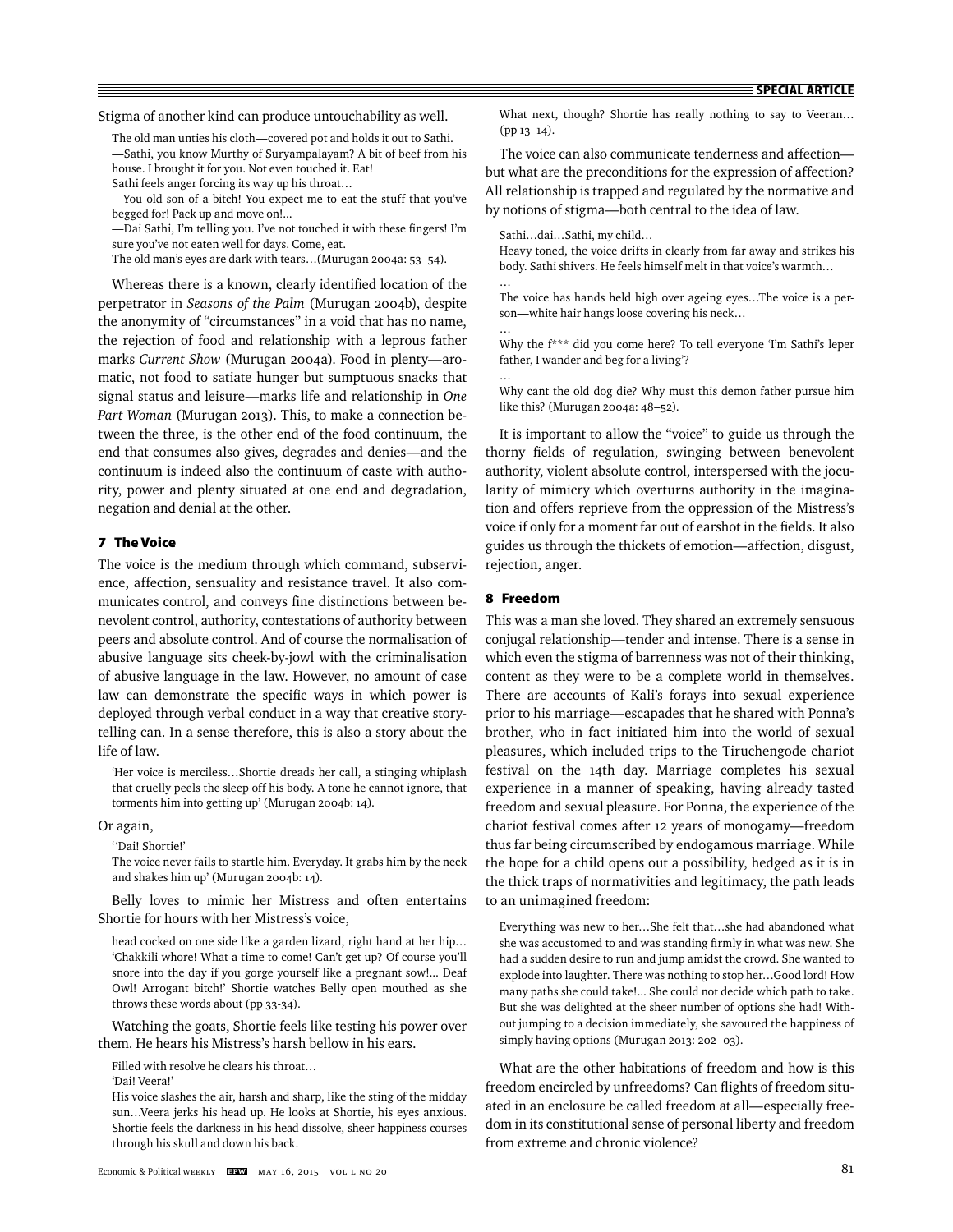The sun is climbing its way into the sky. Shortie picks up his pail and walks to the neem tree… He…hoists himself up on one of its branches. Sitting with his legs on either side of the branch, he rocks up and down. A while later, he swings from the branch, back and forth, back and forth. Then hangs upside-down, until he feels a dizzy madness in his ears. He jumps to another branch and does the same. And then to another and another... Shortie is a baby once more, wrapped tight in his cloth cradle, moving gently with the wind, letting it take him where it will. He laughs out loud (Murugan 2004b: 12).

The open field and neem tree offer him liberating freedom from the oppressive and vengeful taunts of mosquitoes in the goat-shed where he slept with its mud floor "always wet with goat piss and shit" (p 15) and the Gounder Mistress's whip landing on the sole of his foot—thwack!—when he rebelled against her voice and "tried to steal an extra minute of sleep" (pp 14–15). Shortie loves watching the mynahs. Their loud chatter reminds him of the chatter and happiness in the chakkili quarter. Some days he chooses a bird and decides that is him. When the sun dips they get ready to fly away together, but "[a]fter a while their wings buckle and they circle until they are ready to alight. They cannot fly long distances..." ( $p$  25). Shortie loves the fields by night. Putting his ear to the earth, he lets in the stories from long ago that the earth has hoarded—stories that the likes of Selvan, his Gounder Master's son, will never hear, because he never lies on the earth (p 121). And while Shortie sleeps, "the land watches over him tenderly" (p 126).

The rain, the red mud, wet and slippery, sends Stumpleg into ecstasy—he loses his words to the rain (pp 84–85). For Belly, freedom meant playing on "till the brave are defeated and the timid raised from the earth and made to stand tall" (p 92). In a game where she throws fallen flowers into a hollow so that they stand erect, one flower in the heap does not stand no matter what. Belly is annoyed: "Why must a single flower thwart her? Why does it have to fall flat?... Perhaps it is afraid that she will cast it into the lot that has been made to stand erect. Stubborn flower. Scared flower" (p 93).

# **9 Caste and Annihilation**

But playtime on the fields does not always offer freedom. Play itself is a space of coercion—saturated with rules, parts and tenor of voice mirroring the rule of caste. When Selvan and Mani, the sons of two Gounder masters arrive, "the field becomes theirs and the long day slips into their hands before it turns in for the night" (p 102). And when the game turns against them,

Chakkili bastard! Liar! You bloody touched me, and now you lie. I'll tell my mother. Tell her how you play and don't mind the goats. I'll make sure she beats you!

'Master. Don't! Don't go! I'll be the dummy!' 'Don't touch me, you dog!'

Shortie sits down on his haunches, feeling tired and small (p 115).

Melancholy, humiliation, fear, betrayal and death stalk freedom at all times. If free speech is stalked by censorship and death, storytelling offers other routes to melancholy and the freedom from life itself. Ponna's stepping into the liberating space of choice throws into crisis the emotion of love bounded by conjugality—her steps out of monogamous sexuality turn into a raging madness at the loss of fidelity for Kali (Murugan 2013). In sexual economies where female fidelity is the precondition for absolute male proprietary control (embodied in the law for instance through the legality of marital rape), sexual transgression outside marriage, although socially sanctioned, may legitimately be experienced as dispossession by individual men. Therefore, although society provides routes out of the "curse" of barrenness (itself marked in indelible ways by law) to keep a societal norm afloat, it throws individual relationship into crisis. To assume a seamless acceptance of technologies of patriarchal control, therefore, is itself deeply problematic. Also, while stepping out of the circle of monogamous sexuality may be controlled, Ponna's recognition of the value of being presented with options might signal a rupture of caste. It is not caste honour as the mob asserted, but caste itself that might be threatened with annihilation through the exercise of choice by women—one cannot presume return or *ghar vapsi*.

At the other end, in Chakkiliyar lives, freedom from fear of violence and violent death is death itself—the escape from unimaginable cruelty—witnessed in the tragic end of *Seasons of the Palm*. Shortie has buried deep within himself a smouldering anger that had taken root after he was whipped, tortured and suspended upside-down inside a well for hours by his Gounder master (Selvan's father) for plucking a coconut from a neighbour's palm. After a bitter exchange bordering on violence with Selvan at the well he finds his anger pushing through his ribs and enter his blood—"He grits his teeth and lunges down after Selvan…he pushes him down into the water. Deep down, all the way down." When Selvan does not surface, "A huge sob escapes Shortie's chest. 'Master! Selvan!' He dives into the well. He does not resist the water. He goes down. Quietly…Further than anyone has ever gone. To the end, where there is only thick darkness. Where he cannot see anymore, where he cannot know how deep it is…" (pp 318–19). Annihilation *by* caste.

## **10 Conclusions**

Storytelling is the most powerful way of speaking of law and lives. All stories contain narratives about law. How do we unravel these narratives? How do we relate the embodied location of the writer to his/her work? Analyses of the genesis of the antagonism towards Perumal Murugan's writing have pointed to his critique of Gounder society as also his deep understanding of Gounder labour in the political economy of Kongunadu. The analyses have also spoken of Murugan's location within Gounder society—a location that enabled him to develop a sensitive internal critique that ploughed the depths of Gounder labour and conjugality as well as the complete absorption of gross injustice in an agrarian caste society and its fringes.

What is unusual is the absorbing account of Chakkiliyar enslavement and the opacities of Gounder world views on the

…

…